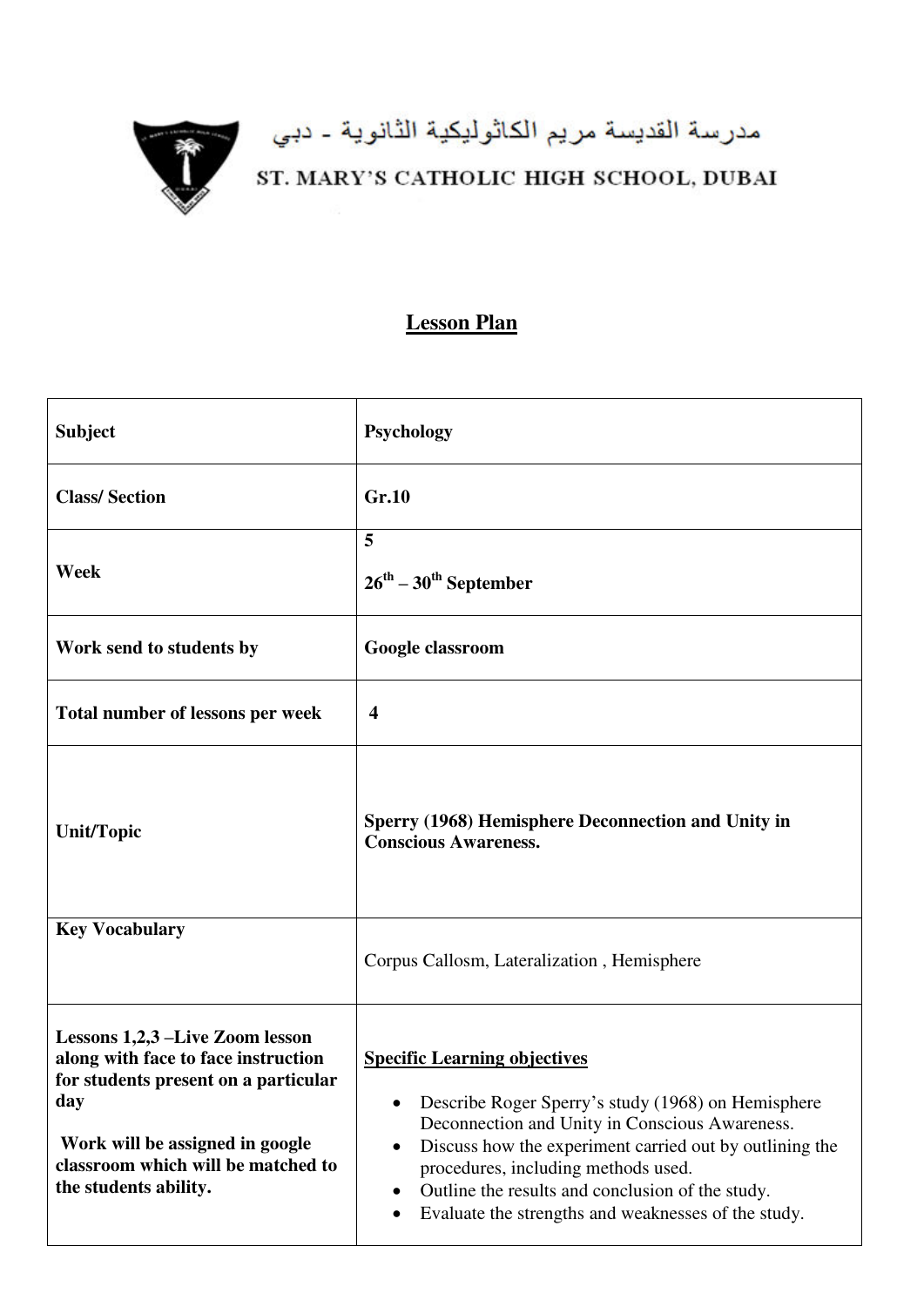|                             | <b>Specific Intended Learning Outcomes</b>                                                                                                                                                                   |
|-----------------------------|--------------------------------------------------------------------------------------------------------------------------------------------------------------------------------------------------------------|
|                             | Explain the background to the study.<br>Use the APRF template to describe the study.<br>Assess the strengths and weaknesses of the study.                                                                    |
| <b>Tasks</b>                | <b>Task 1 (During Lesson)</b>                                                                                                                                                                                |
|                             | Recap: (Corpus Callosm & Lateralization of Hemisphere)<br>2. Explain the background to the study.<br>3. Use the APRF template to describe the study.<br>4. Assess the strengths and weaknesses of the study. |
|                             | <b>Task 2 (Homework - Google Classroom)</b>                                                                                                                                                                  |
|                             | 1. In their psychology lesson, the students were talking                                                                                                                                                     |
|                             | about how studying human behaviour has changed over                                                                                                                                                          |
|                             | time. Dexter said he was more interested in the modern                                                                                                                                                       |
|                             | study of psychology, especially how the brain could be                                                                                                                                                       |
|                             | understood now. Hermione said she was more interested                                                                                                                                                        |
|                             | in the early study of psychology, so she could compare                                                                                                                                                       |
|                             | that to what we understand now. Assess how the study of                                                                                                                                                      |
|                             | psychology has changed over time. You should refer to                                                                                                                                                        |
|                             | how studying the brain has changed in your explanation.                                                                                                                                                      |
|                             | (9Marks – Exam Question)                                                                                                                                                                                     |
|                             | <b>Task 3 (Homework - Google Classroom)</b>                                                                                                                                                                  |
|                             | 1. Summarize the study using the APRC template.                                                                                                                                                              |
| <b>Assessment Criteria/</b> | <b>Essential questions:</b>                                                                                                                                                                                  |
| <b>Essential questions</b>  | 1. Identify and explain the impact of damage to the corpus                                                                                                                                                   |
|                             | callosm.<br>2. How does the result of the study help us to understand the                                                                                                                                    |
|                             | role of the two hemispheres?                                                                                                                                                                                 |
|                             | 3. What happens to the individual with out the corpus<br>callosm?                                                                                                                                            |
|                             | 4. How do the results from the study help us to understand<br>information processing of person with brain damage?                                                                                            |
|                             | <b>Assessment Criteria:</b>                                                                                                                                                                                  |
|                             | AO1: Outline the study using the APRC template<br>AO2: With reference to the study, describe how the 'split brain'                                                                                           |

 $\overline{1}$